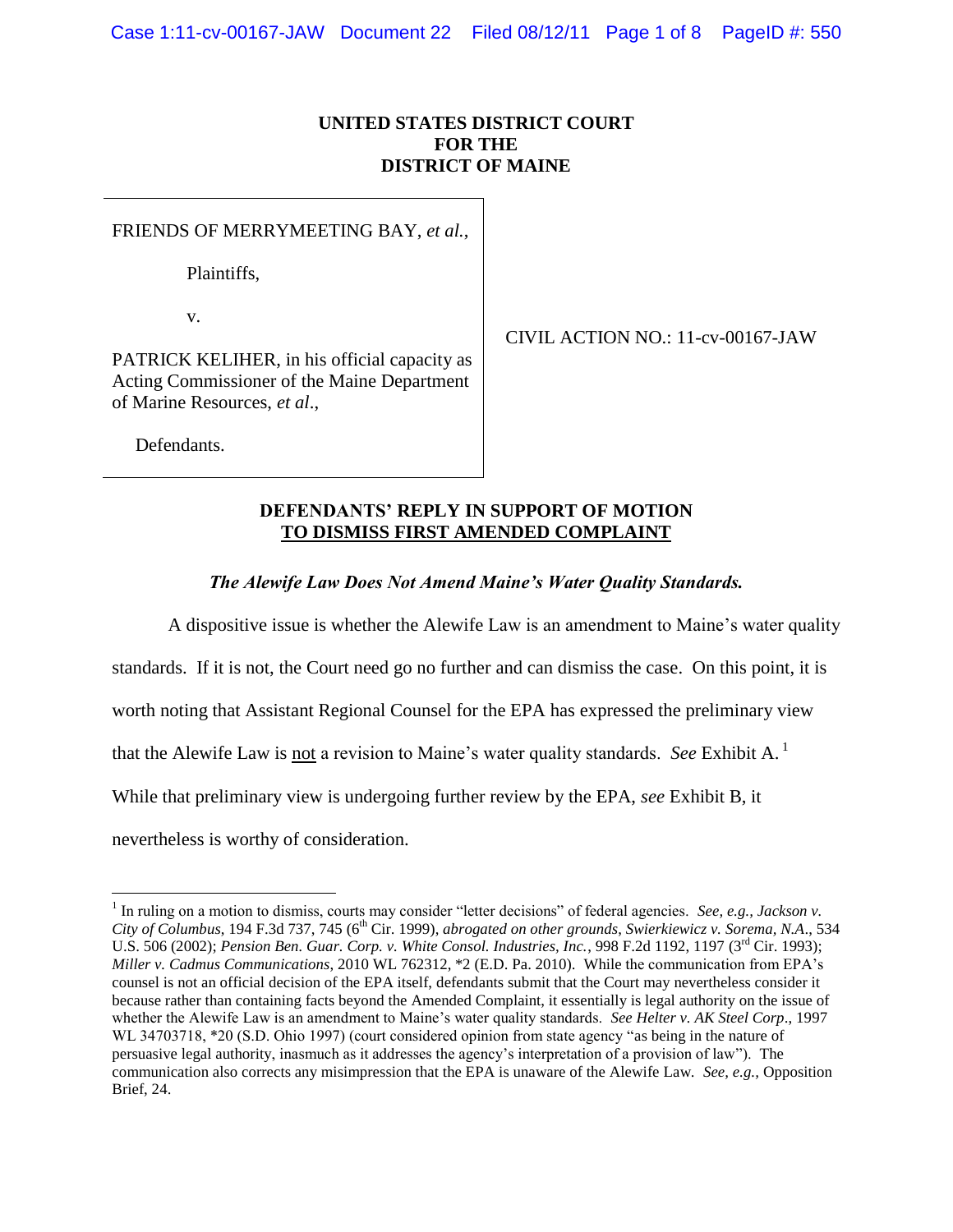The EPA's counsel is undoubtedly correct, and plaintiffs' argument to the contrary is based on a misunderstanding of how water quality standards operate under the CWA. Water quality standards typically address and protect a wide variety of uses of the water, including fishing, recreation, aquatic habitat, hydroelectric generation and agriculture. *See, e.g.,* 38 M.R.S. § 465. These standards are then applied when states and the EPA carry out their functions under those sections of the CWA that refer to water quality standards. 40 C.F.R. §131.21(d). The fact that water quality standards may protect these uses for the purposes of the CWA does not preclude states from independently regulating those same uses to address any number of matters of traditional state concern. Instead, such state laws simply do not have legal status as "applicable water quality standards" within the discrete framework of the CWA.

EPA's regulations explain exactly what this means:

Applicable water quality standards for purposes of the Act are the minimum standards which must be used when the CWA and regulations implementing the CWA refer to water quality standards, for example, in identifying impaired waters and calculating TMDLs under section 303(d), developing NPDES permit limitations under section 301(b)(1)(C), evaluating proposed discharges of dredged or fill material under section 404, and in issuing certifications under section 401 of the Act.

40 C.F.R. § 131.21(d). For example, under Section 401, a person seeking a federal permit to conduct an activity which may result in a discharge into navigable waters must obtain a certification from the appropriate state that any such discharge will comply with applicable water quality standards. 33 U.S.C. § 1341. If such a certification were sought for waters above the Grand Falls dam, the Alewife Law would play no role whatsoever. Instead, the State would apply the water quality standards set forth in 38 M.R.S. § 365. And, under these standards, the State would not issue a certification if it determined that the discharge would result in the water not being of such quality as to be suitable habitat for fish and other aquatic life (including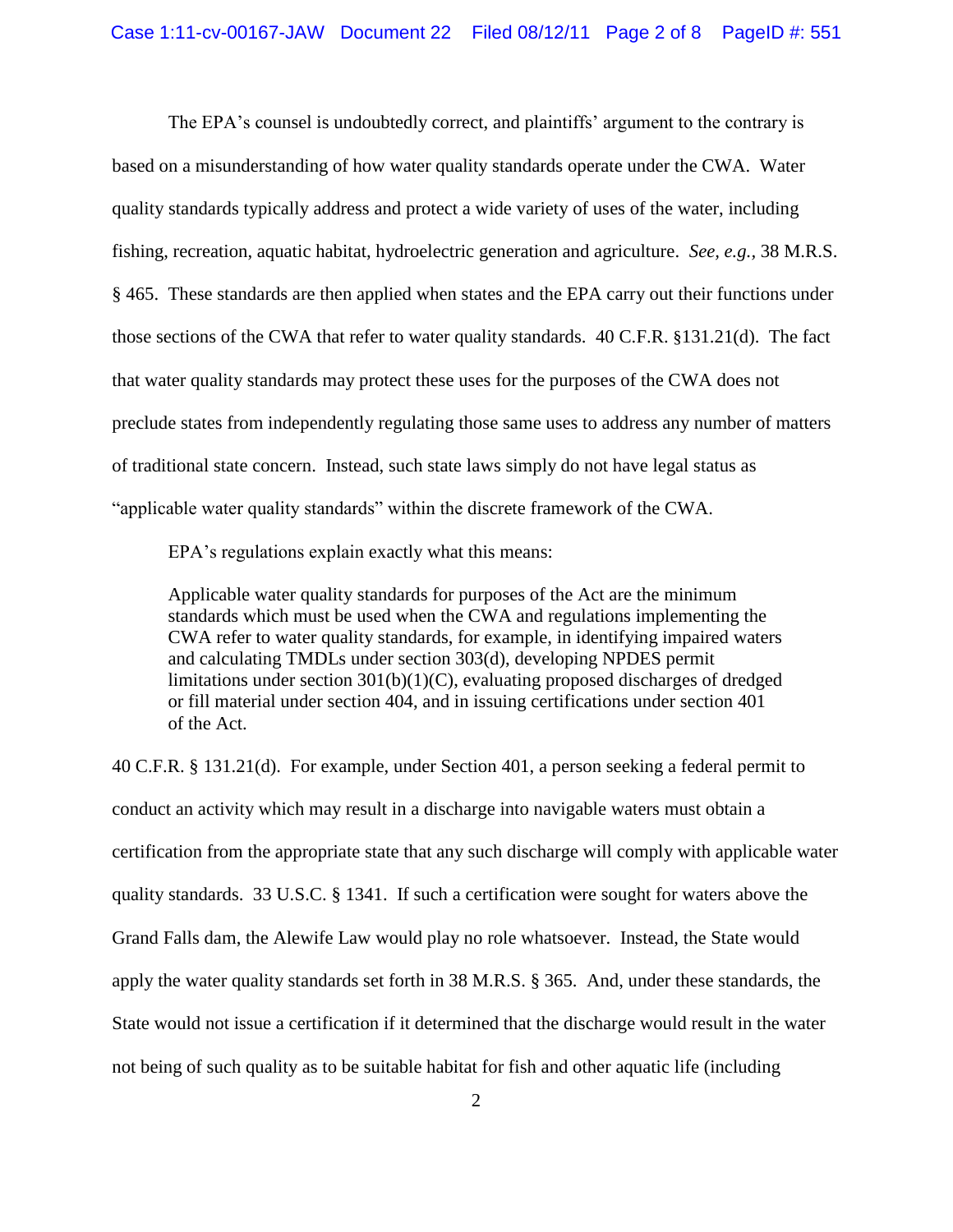alewives). There is no conceivable scenario under which the Alewife Law would be applied in the course of Maine carrying out its CWA duties.

By authorizing the EPA to review and approve "applicable water quality standards," Congress retained for the federal government ultimate control over the substantive standards that apply when the EPA and states are carrying out their responsibilities under the CWA. However, the CWA never states or implies that its terms preempt, and therefore render unenforceable, as a matter of state law, any state statute that does not receive approval from EPA. To the contrary, the CWA specifies the limited consequences of EPA"s failure to approve a state"s change to its water quality standard. 33 U.S.C. § 1313(c)(3); 40 C.F.R. §§ 131.21(a)(2) & 131.22.<sup>2</sup> Unless and until the EPA approves a new standard or promulgates its own standard, the prior standard remains the applicable standard. 40 C.F.R. §§ 131.21(e). So, for example, if Maine amended the standard for Class A waters to specify that such waters must be of such quality that they are suitable as habitat for all fish and aquatic life other than alewives, and the EPA did not approve the amendment, the water quality standard would remain unchanged. Thus, if a person sought a Section 401 certification for discharges into Class A Waters, the prior standard would still apply.

A different example illustrates plaintiffs" flawed understanding of water quality standards. Swimming and fishing are activities that are both commonly protected under EPAapproved water quality standards and also extensively regulated under a variety of state laws unconnected with the CWA. Applicable water quality standards may identify swimming and

<sup>&</sup>lt;sup>2</sup> Plaintiffs suggest the State's position in this case is at odds with its brief in *FPL Energy Maine Hydro LLC v*. *Dep't Envtl. Protection*, 2007 ME 97, 926 A.2d 1197. Opposition Brief, 16. This is incorrect. Both in that case and this one the State readily agreed that only EPA-approved water quality standards are legally effective for the purposes of the CWA. But that premise does not lead to the conclusion that the CWA preempts unapproved state statutes from being effective for other purposes.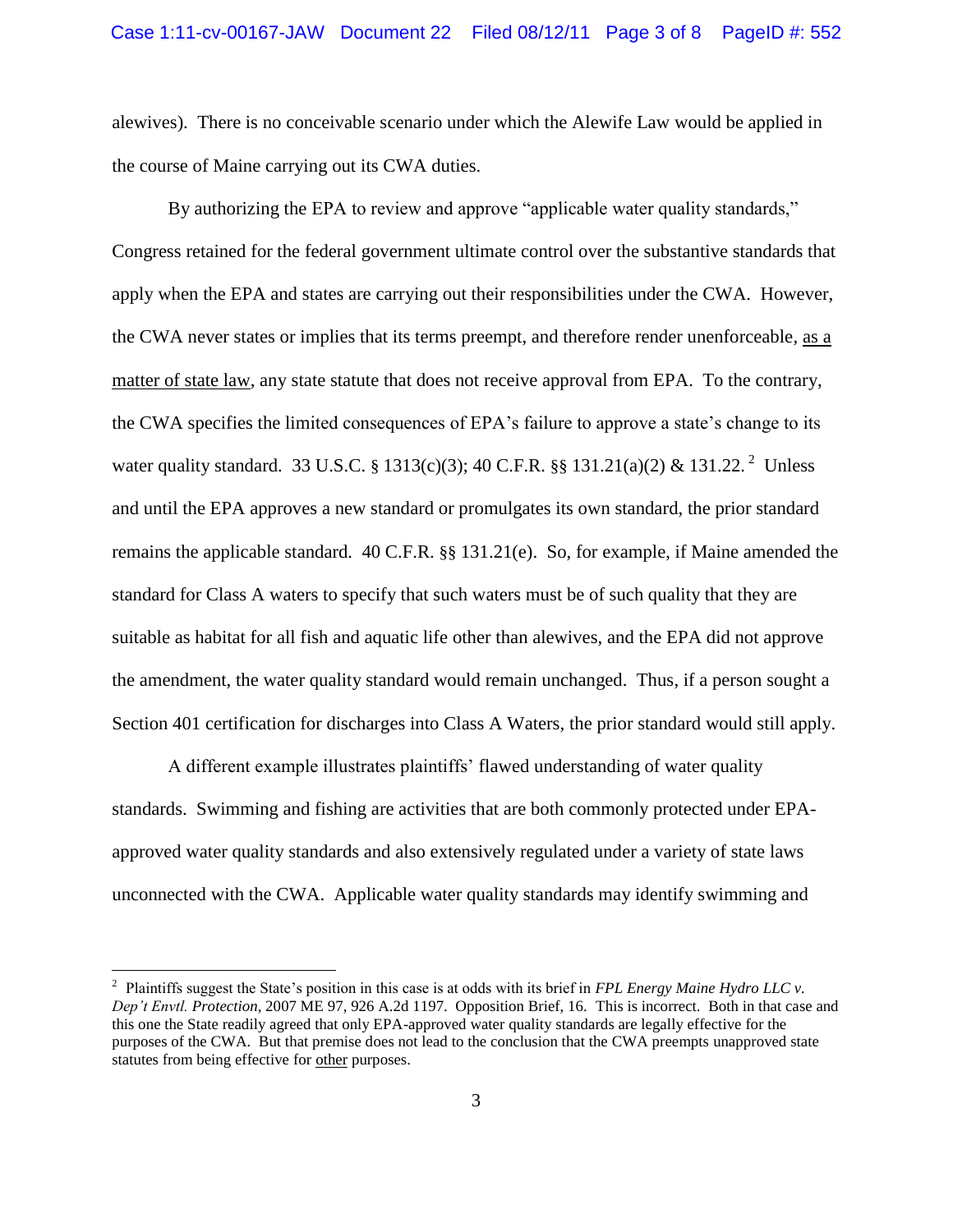fishing as "designated uses" in a particular river segment, and if so, a state may not remove those uses from its water quality standards without complying with the CWA"s procedural requirements. 33 U.S.C. § 1313(c)(2)(A). When a state issues discharge permits on that river segment, it must include conditions that are protective of swimming and fishing as uses of the river. 33 U.S.C. § 1342. All of this occurs within the CWA"s well-established framework. However, even where swimming and fishing are "designated uses" of a river segment for the purposes of the CWA, states are free to exercise their traditional police powers to regulate those activities. A state law banning those activities on that river segment based on public safety or wildlife management considerations would not require EPA approval to avoid federal preemption, and no one would seriously suggest that it does.<sup>3</sup> For the same reason the Alewife Law, which is a fisheries management measure<sup>4</sup> existing outside the CWA's discrete framework, is fully effective as a matter of Maine law without the need for EPA approval.<sup>5</sup>

 $3$  Plaintiffs unconvincingly claim that their argument would not lead to the absurd result of the State needing to obtain EPA approval to restrict boating or fishing because such restrictions do not interfere with the CWA"s purpose of restoring and maintaining the "chemical, physical, and biological integrity of the Nation"s waters." Opposition Brief, 9-10 (quoting 33 U.S.C. § 1251(a)). Even if so, this is not a relevant distinction. According to plaintiffs, the Alewife Law requires EPA approval because it removes the designated uses of fishing, recreation and fish habitation. Opposition Brief, 11. It is simply impossible for plaintiffs to reconcile their argument that prohibiting alewife access equates to removal of the designated use of fish habitation, but prohibiting recreational activities does not equate to removal of the designated use of recreation.

<sup>&</sup>lt;sup>4</sup> Plaintiffs suggest that because the defendants allegedly oppose blocking alewives and do not believe that alewives adversely affect the smallmouth bass population, the law is not a legitimate exercise of the State"s power to manage its wildlife, and that any claim to the contrary is a "whole-cloth post-hoc rationalization by counsel without any support and must be rejected." Opposition Brief, 10-11. It is not the defendants that passed the law, however, but the Legislature, and, in doing so, the Legislature considered all of the evidence and testimony submitted to it and the views of all interested persons. And, when the Legislature first blocked alewife passage at the Grand Falls and Woodland dams in 1995, it explicitly found that "alewives and bass compete for the same food source" and that "competition could significantly affect the bass fishery," which is "extremely valuable to the economy of the State." *See* Emergency Preamble to Pub Laws 1995, ch. 48, attached hereto as Exhibit C. Thus, far from being a "post-hoc rationalization," striking a balance between competing fish populations was the express reason that the Legislature blocked alewife passage beyond the lower portion of the St. Croix.

 $<sup>5</sup>$  A final hypothetical situation illustrates the fallacy of plaintiffs' argument. If a landowner stretched a net across</sup> the St. Croix that blocked all fish from continuing upstream, it obviously would not be an amendment to Maine"s water quality standard, nor would it even violate the CWA (although it would violate state law). Essentially, the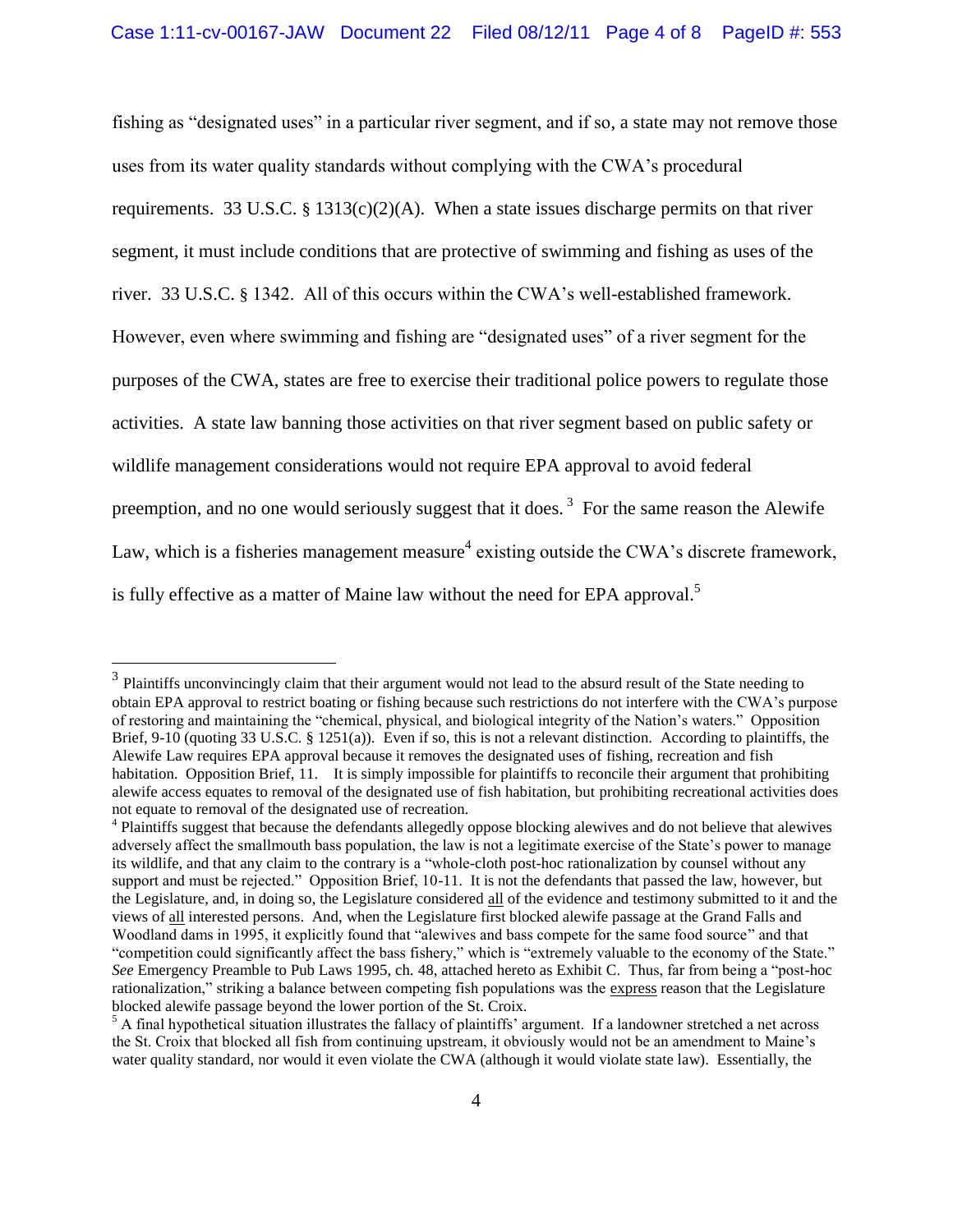The position defendants take here is not inconsistent with the State"s positions and courts" rulings in other cases that dams must sometimes provide fish passage in order to comply with Maine's water quality standards. Opposition Brief, 7-8. In those cases, the State was applying its water quality standards in the context of carrying out its duties under the CWA. As explained above, nothing prevents the State from ensuring that designated uses are protected while nevertheless restricting or otherwise regulating those uses. <sup>6</sup>

### *Even If the Alewife Law Is an Amendment to Maine's Water Quality Standards, Plaintiffs Have Not Stated a Preemption Claim and, in Any Event, the Alewife Law Is Not Preempted.*

In their initial brief, the defendants argued that regardless of whether the Alewife Law is an amendment to Maine"s water quality standards, plaintiffs are not stating a true preemption claim. Rather, they are claiming that the State violated the procedural requirements set forth in the CWA that states must follow when amending their water quality standards, and the CWA does not give plaintiffs a cause of action to bring such a claim. Defendants further argued that even if plaintiffs have stated a preemption claim, the Alewife Law is not preempted.

In response, plaintiffs incorrectly claim that a four-justice plurality held in *Pliva, Inc. v. Demahy*, 131 S. Ct. 2567 (2011) that "courts cannot apply a presumption against finding conflict preemption." Opposition Brief, 21 n.12. As the four-justice dissent noted, while the theory the plurality adopted has ramifications for the "longstanding presumption against pre-emption," the plurality did not specifically address the matter. *Id*. at 2591 & n.4 (Sotomayor, J., dissenting).

State has stretched a net that selectively blocks alewives. This no more amends the State"s water quality standards than does the landowner's net.

<sup>&</sup>lt;sup>6</sup> Maine has sometimes required that dams provide recreational access in order to ensure that the waters are of such quality as to be suitable for recreation in and on the water. *See, e.g.,* Exhibit A to Opposition Brief, at 2, 8. It would not be inconsistent, however, for Maine to later prohibit swimming or motorized watercraft on those waters.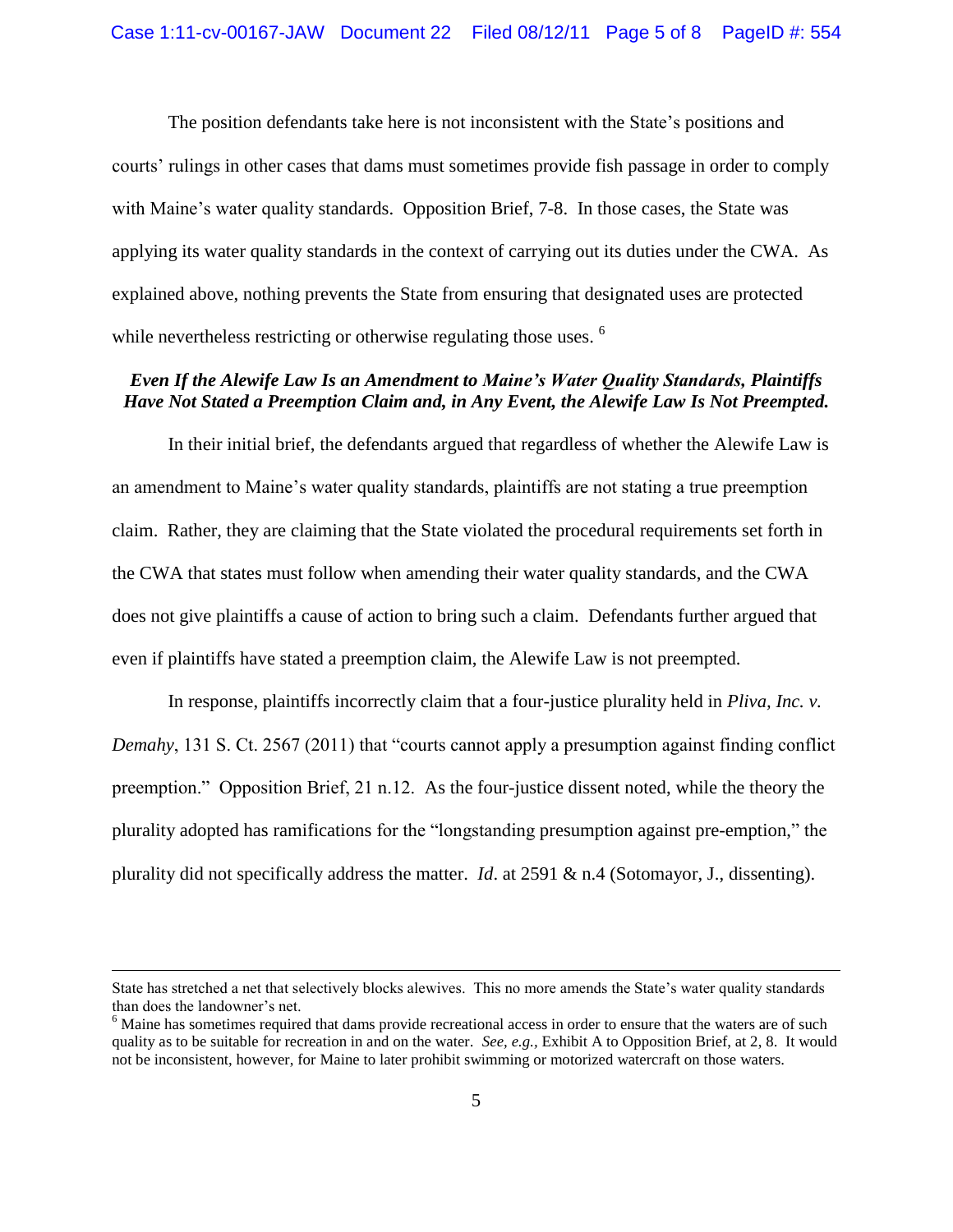So, with apologies to Mark Twain, plaintiffs" reports of the death of the presumption are greatly exaggerated.

Second, in response to defendants" argument that plaintiffs have not stated a true preemption claim, plaintiffs cite to a Ninth Circuit case. Opposition Brief, 19 (discussing *Pac. Merch. Shipping Ass'n v. Goldstone*, 517 F.3d 1108 (9<sup>th</sup> Cir. 2008)). There, the court held that a state emissions regulation was preempted by the Clean Air Act because it had not been submitted to, or approved by, the EPA. *Goldstone*, 517 F.3d at 1115. It appears, though, that the court simply assumed that the plaintiff could bring its challenge in the form of a preemption claim and that no party ever challenged that assumption. The decision is thus of limited import.

Plaintiffs argue that they cannot sue the EPA to require it to review the Alewife Law because the EPA has no duty to review water quality standards that a state has not submitted to it. The Eleventh Circuit, though, explicitly held that even if a state did not submit a law to the EPA for approval, the EPA nevertheless could have a mandatory duty to review the law if, in fact, it constituted an amendment to the state"s water quality standards. *Miccosukee Tribe of Indians of Florida v. EPA*, 105 F.3d 599, 602-03 ( $11<sup>th</sup>$  Cir. 1997). The court explained that if the rule were otherwise, a state could "circumvent the purposes of the CWA" by simply not submitting to the EPA new or revised water quality standards. *Id.* at 602.<sup>7</sup>

Plaintiffs" alternate argument that that they cannot sue the EPA because it would be "farfetched" for them to argue that the EPA must "continually scour the laws of the 50 states and

<sup>&</sup>lt;sup>7</sup> Plaintiffs misread the court's decision in *Northwest Environmental Advocates v. EPA*, 268 F.Supp.2d 1255, 1261 (D. Or. 2003). There, plaintiffs were, in part, challenging Oregon's existing temperature criterion for the Columbia River. The court held that because Oregon had not submitted any revised criterion to the EPA (because there was no revised criterion), the EPA had no duty to review the existing criterion. In other words, the EPA had no duty not because Oregon revised a criterion and did not submit it to the EPA, but because Oregon had not revised the criterion at all.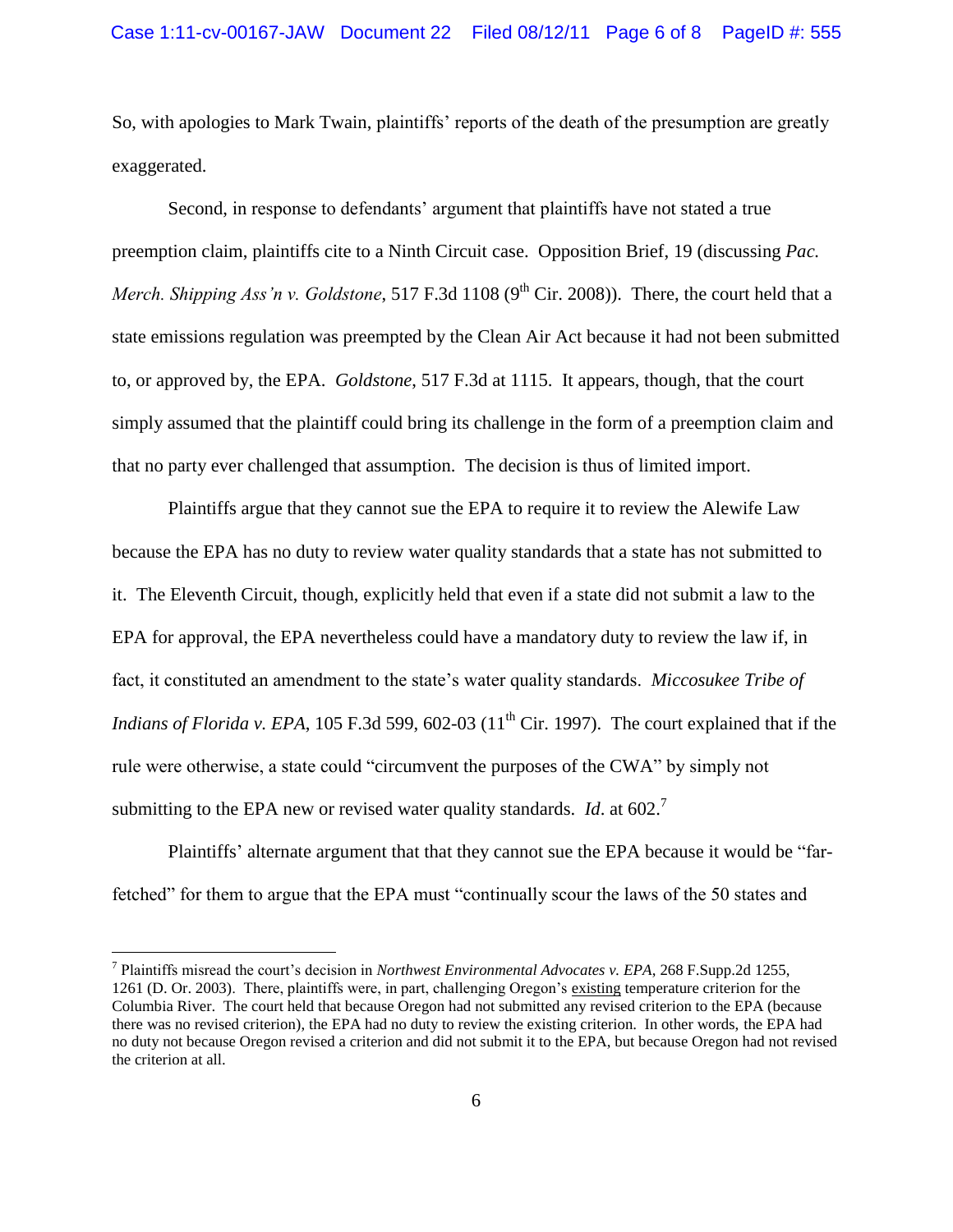#### Case 1:11-cv-00167-JAW Document 22 Filed 08/12/11 Page 7 of 8 PageID #: 556

territories . . . to determine whether a revised water quality standard was not submitted to EPA for review" is itself far-fetched. Opposition Brief, 24. Obviously, the first step would be for plaintiffs to bring the law to the attention of the EPA, and, in fact, the plaintiffs took this first step at least ten months ago. *See* Exhibit A.

Finally, plaintiffs claim that the Alewife Law is "not anything like a 'traditional' wildlife management law," which, according to plaintiffs, is one that either regulates the taking of animals by humans or protects private property. Opposition Brief, 8-9. There is also, however, a tradition of wildlife management laws that impair one species in order to benefit another. *See, e.g., West v. State Board of Game*, 248 P.3d 689, 691 (Alaska 2010) (referring to the practice of controlling predator populations to increase prey populations as having a "long and sometimes controversial history in Alaska").<sup>8</sup> The Alewife Law is just such a law.

DATED: August 12, 2011 Respectfully submitted,

 $\overline{a}$ 

WILLIAM J. SCHNEIDER Attorney General

/s/ Christopher C. Taub CHRISTOPHER C. TAUB Assistant Attorney General Six State House Station Augusta, Maine 04333-0006 Tel. (207) 626-8800 Fax (207) 287-3145 Christopher.C.Taub@maine.gov

 $8$  Plaintiffs' engage in hyperbole when they claim that the Alewife Law results in the "100 percent eradication of an indigenous species of fish from 98 percent of its habitat." Opposition Brief, 8-9. While the Law does significantly reduce the alewife population in the St. Croix river, there is no allegation that the law has any effect on alewives in Maine"s other rivers. Also, it is important to note that while not native to Maine, the smallmouth bass is, like the alewife, an indigenous species under Maine's water quality standards. 38 M.R.S. § 466(8) ("Indigenous' means supported in a reach of water or known to have been supported").